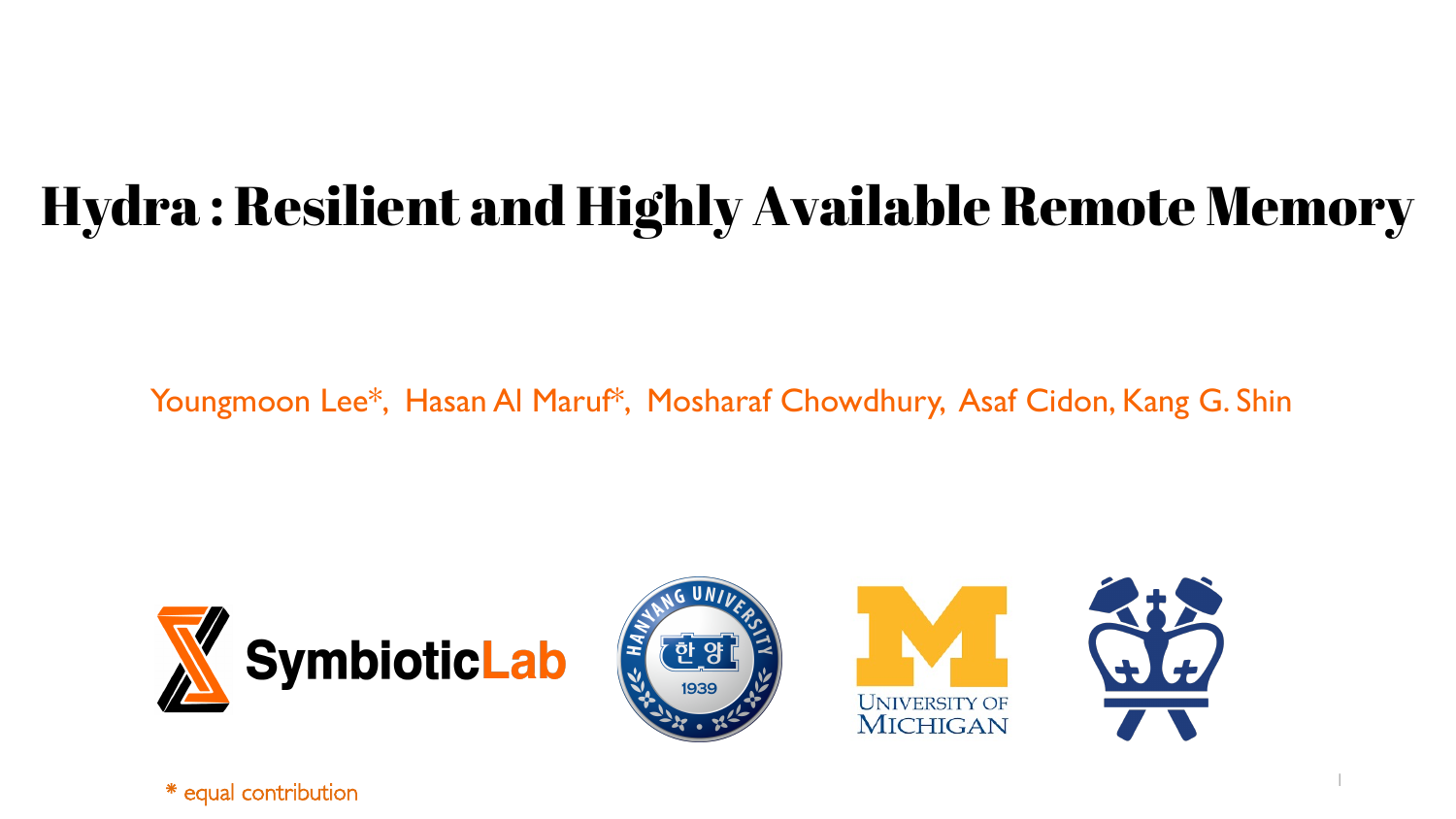# Remote Memory

Cluster-wide Global Memory Pool



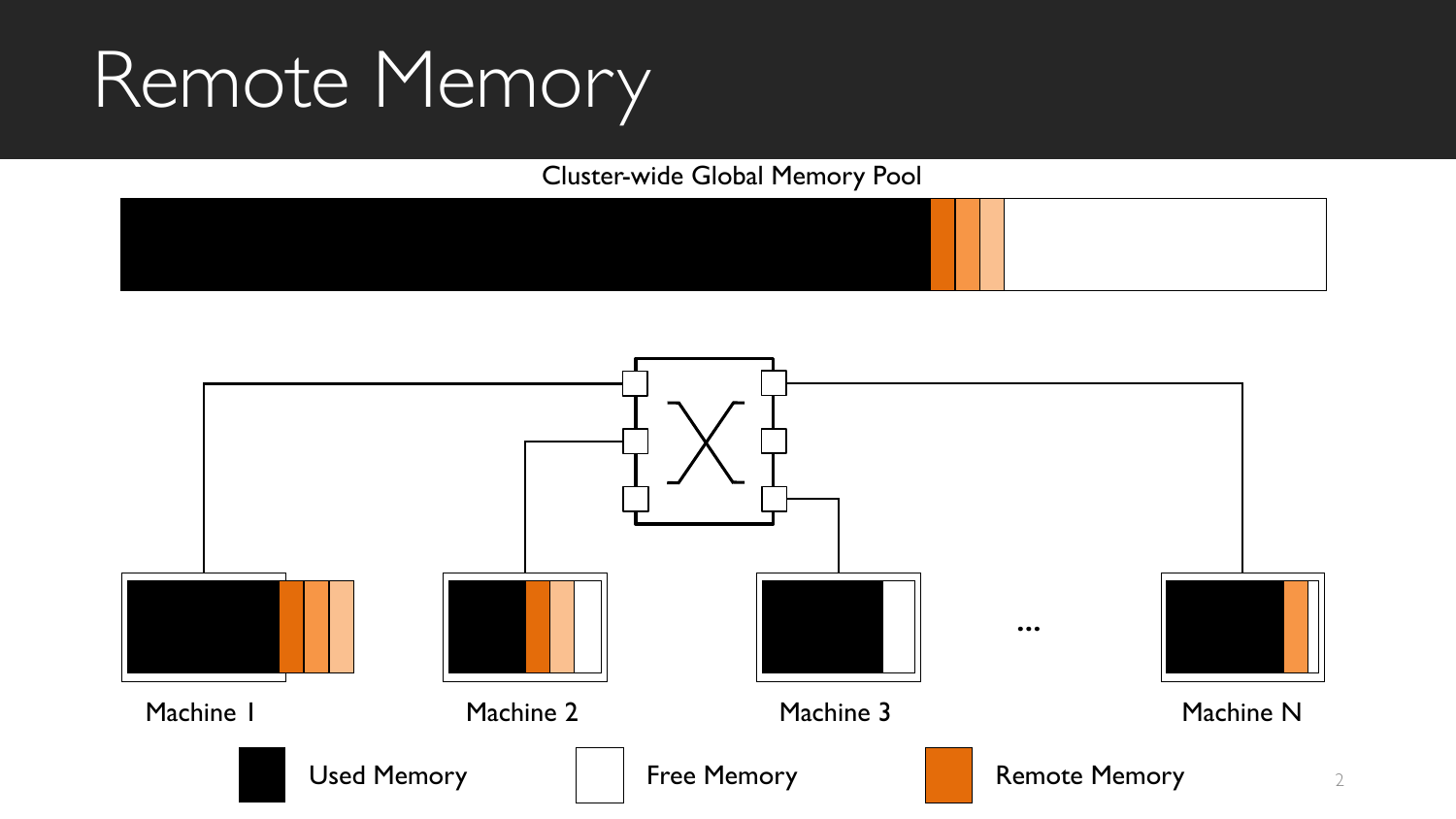# Remote Memory is Vulnerable

Cluster-wide Global Memory Pool



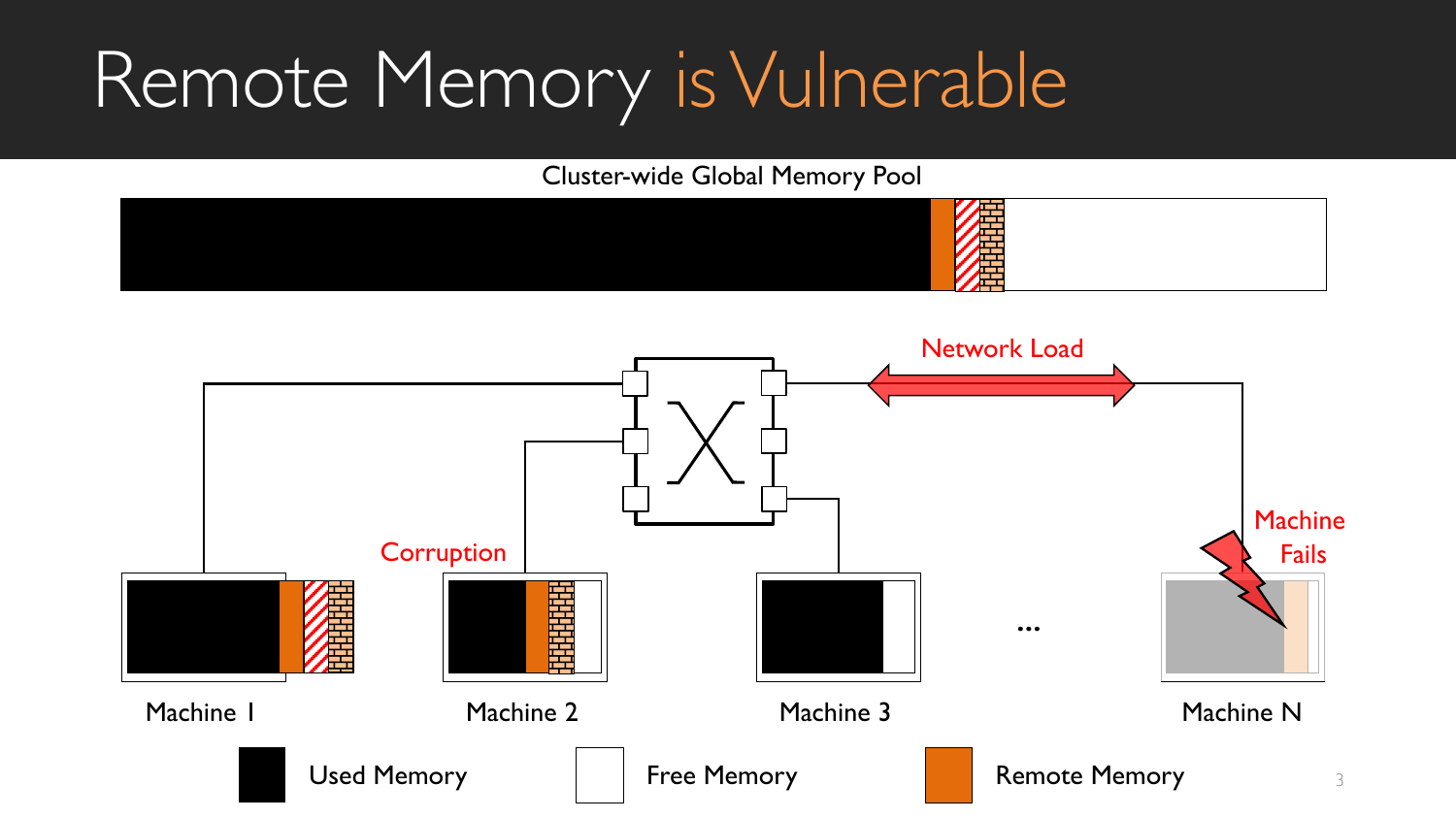## μs-scale Access Requirement

#### Latency requirement for preferable performance<sup>[1]</sup>

# 3-5 µs

[1] P.X. Gao et al. "Network requirements for resource disaggregation" OSDI'16.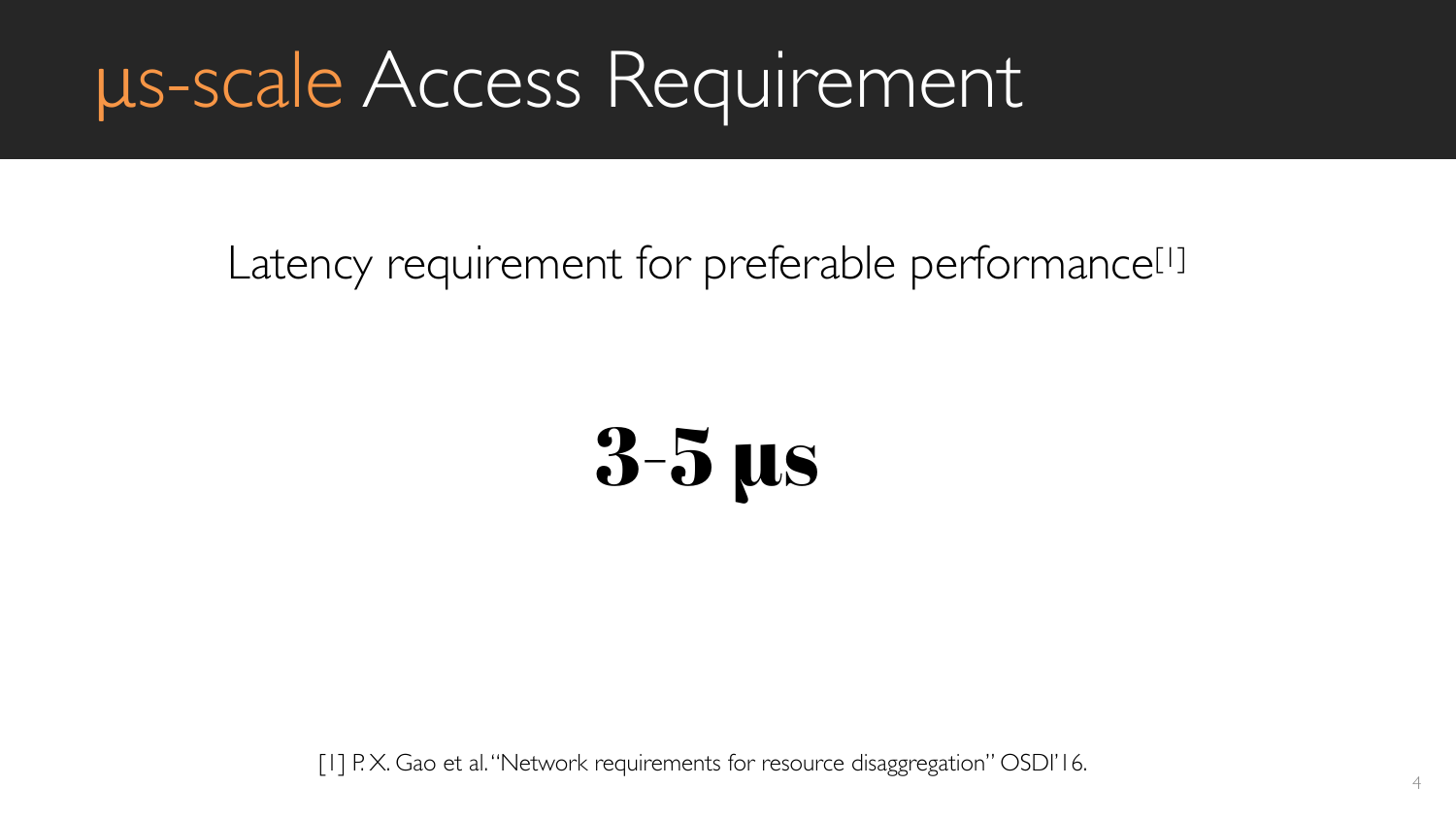# Remote Memory Performs Great!



Throughput drops by 13% at  $50\%$  less memory

**TPC-C on VoltDB w/ Infiniswap**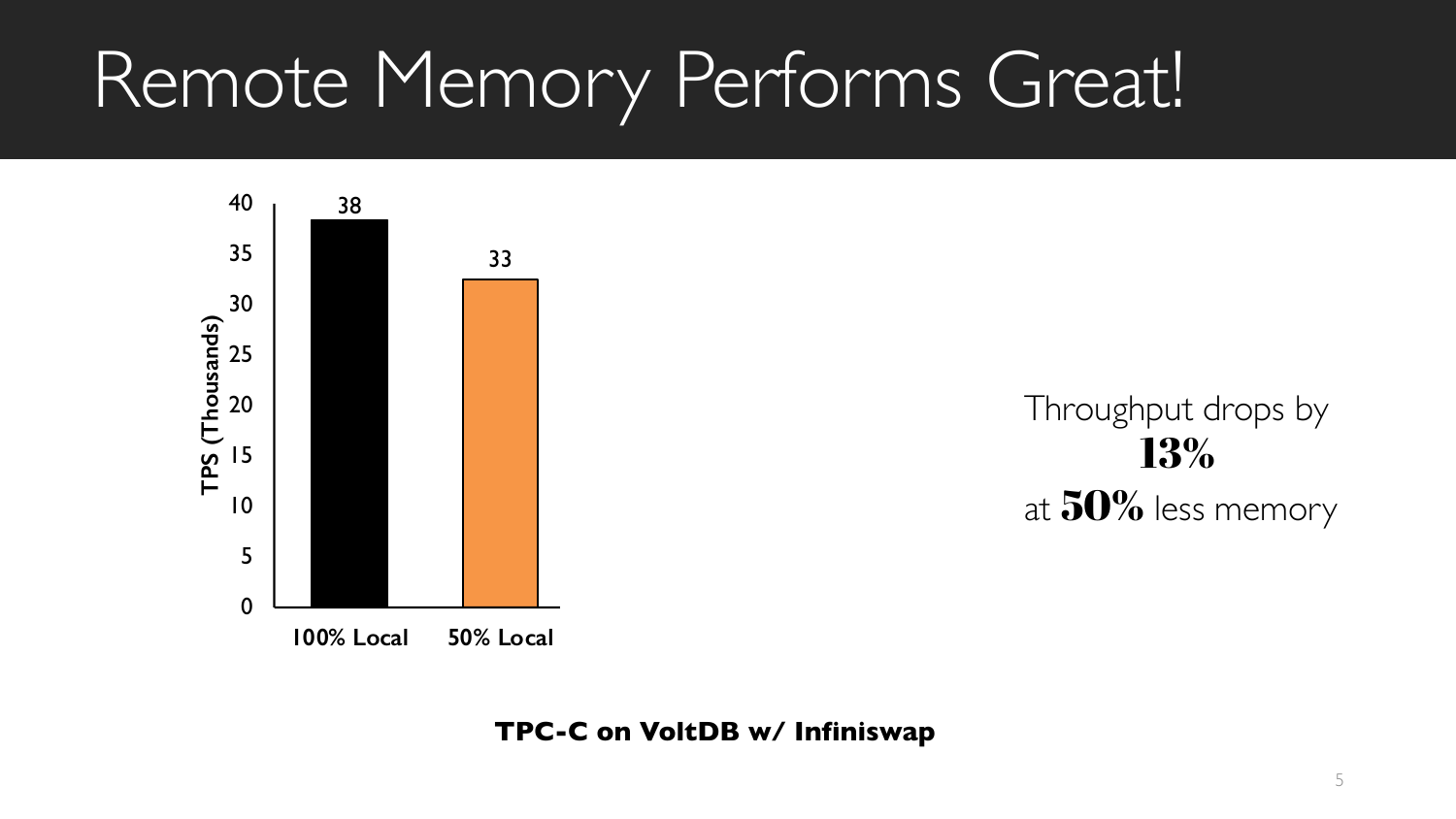# Performs Great w/o Uncertainties



**TPC-C on VoltDB w/ Infiniswap**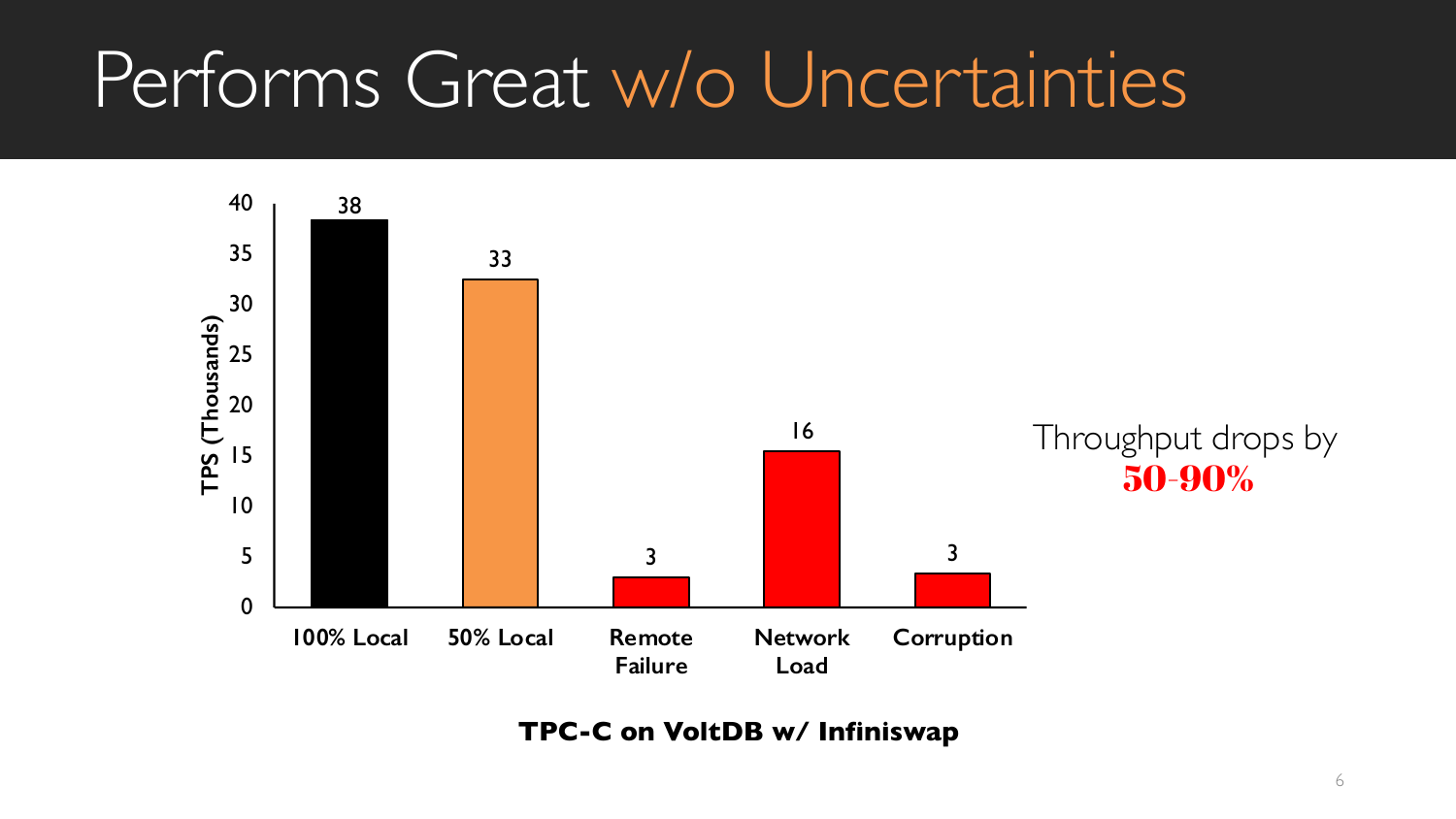### Performance Tradeoff for Resiliency



Disk backup-based resiliency 100 **us-3 ms** latency

In-memory replication 2-3X memory overhead

In-memory erasure coding >10 µs avg. latency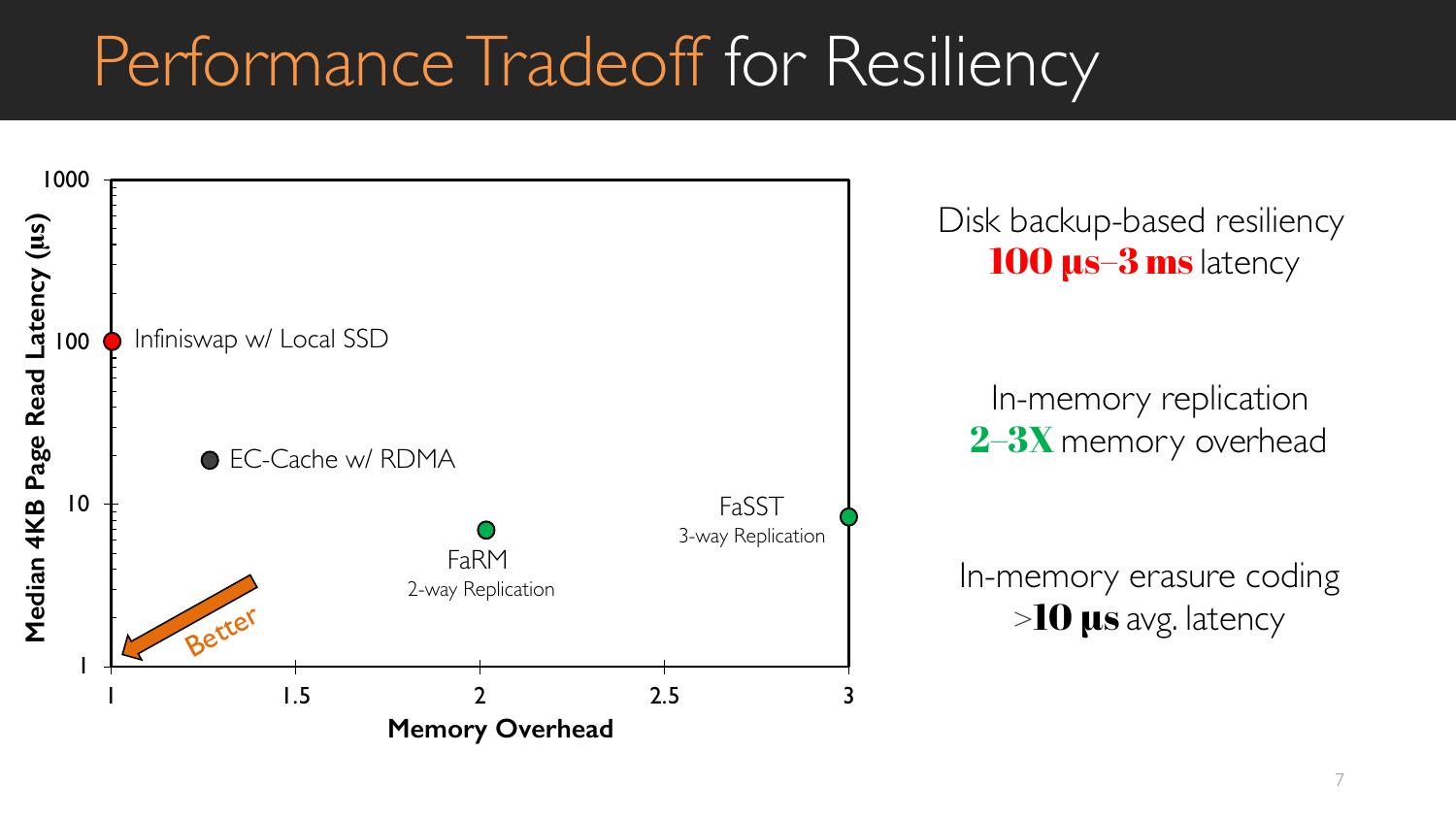#### Challenges in Erasure-Coded Memory

#### 1. High coding latency

- *data size*
- *stragglers and errors*
- *interruptions*
- *copy overhead*

#### 2. Availability under simultaneous failures

- *data placement*
- *load balancing*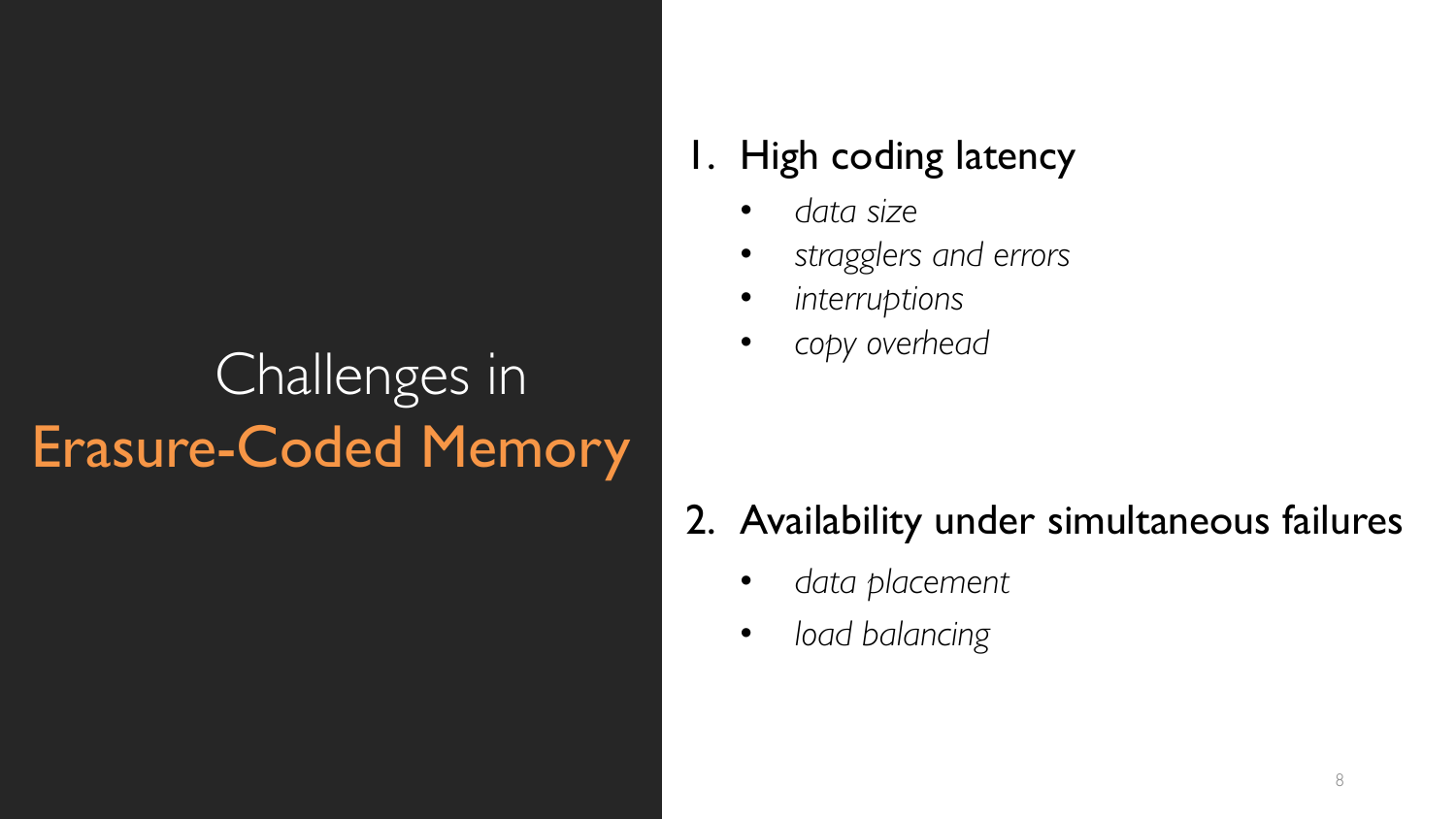

# **Hydra** *Low-latency and Highly Available Resilient Remote Memory*

#### online erasure coded remote memory

- single-digit μs tail memory access latency,
- CodingSets for better load balancing and availability,
- pluggable to existing frameworks

#### without modifying any

- applications, or
- hardware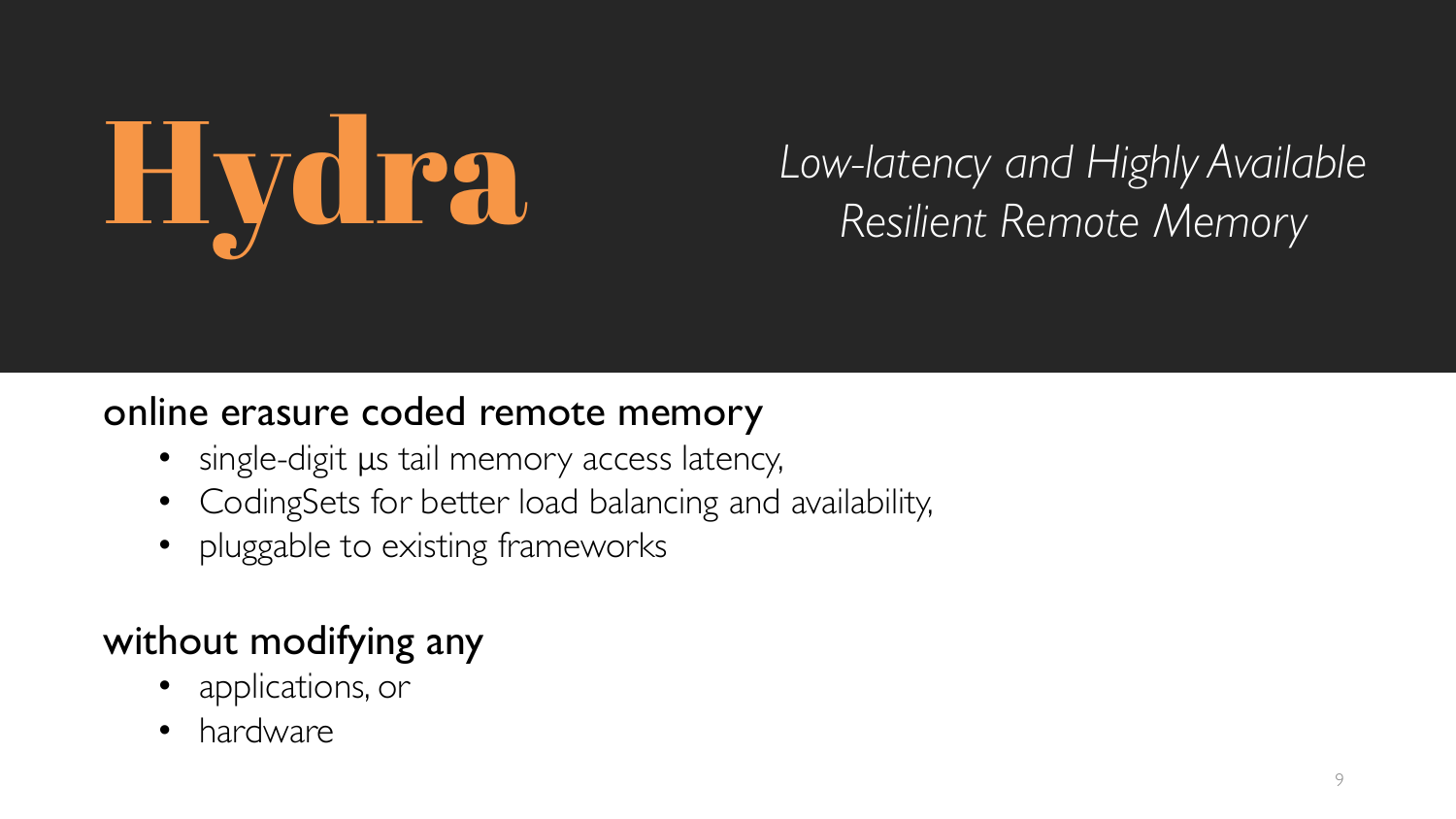### Remote Memory w/ Hydra



Remote Machines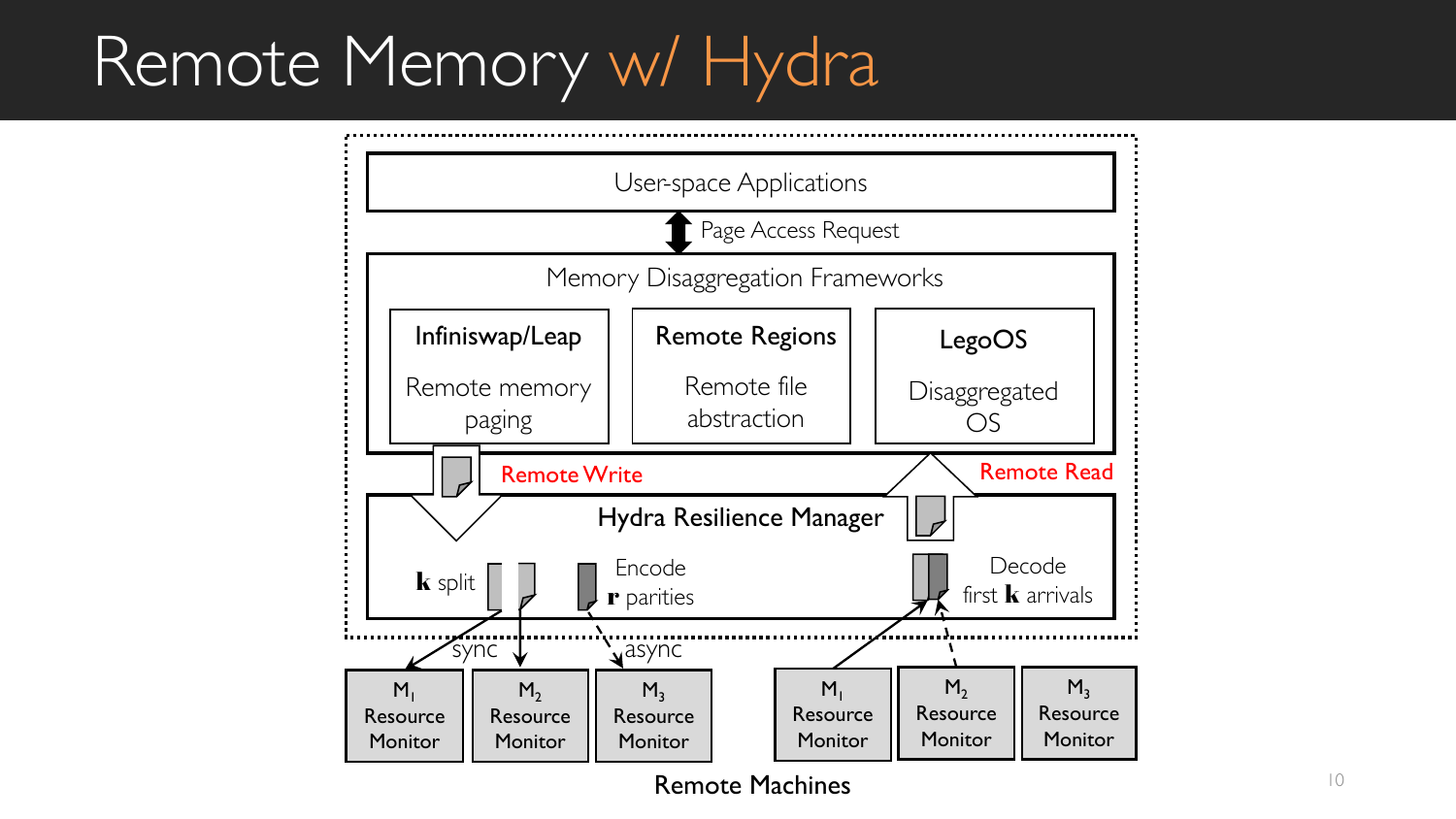# **Hydra**

#### **Data Plane**

**Asynchronous encoded write**

**Late-binding resilient read**

**Run-to-completion**

**In-place coding**

#### **Control Plane**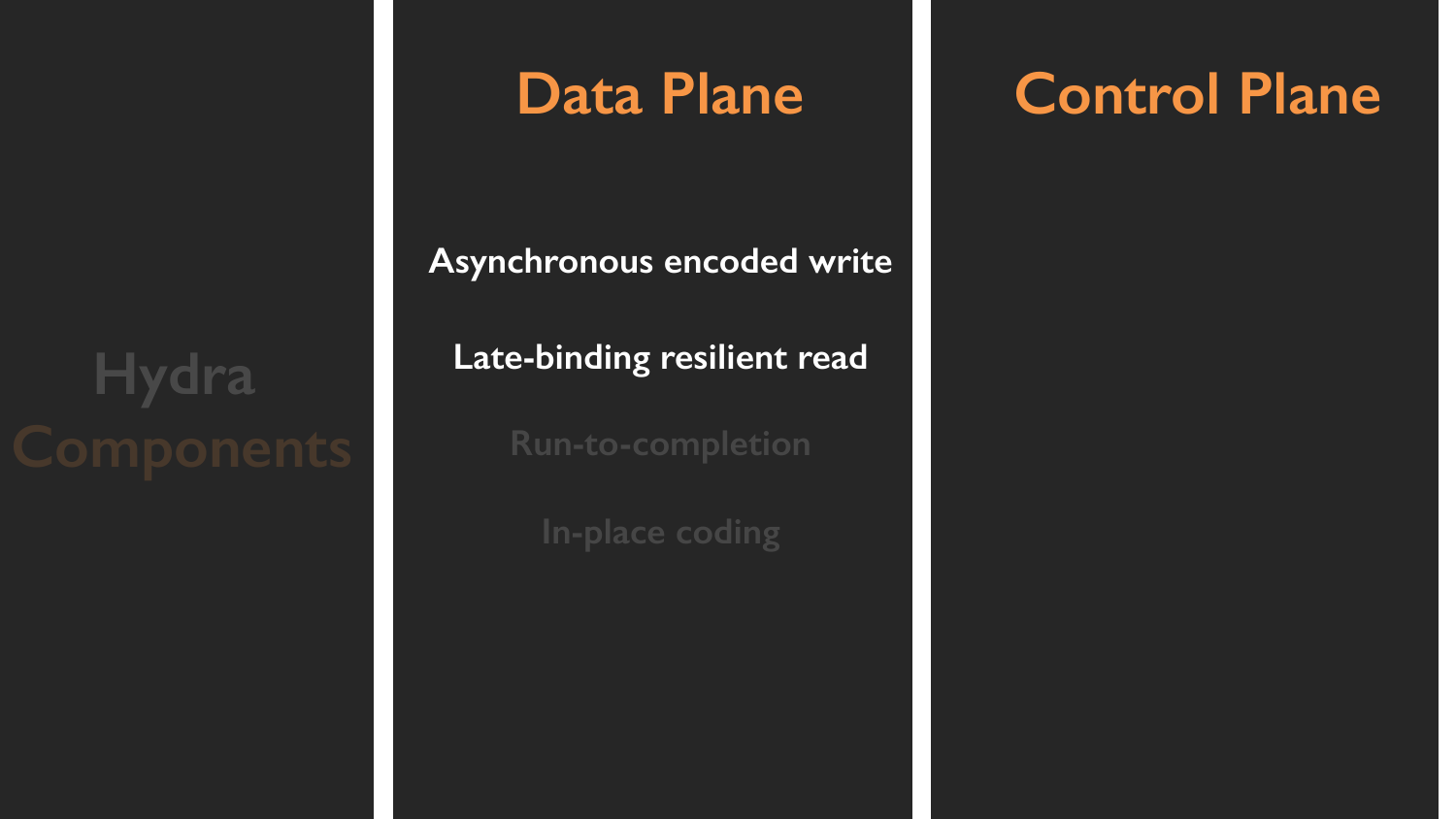#### Hydra Datapath – Asynchronously Encoded Write



Encodes 4KB page

- divides into  $\bf{k}$  data splits
- async. data split write and encoding
- writes **r** parity split after encoding
- remote  $\textsf{IO}$  ends with  $\textbf{k}+\textbf{r}$  writes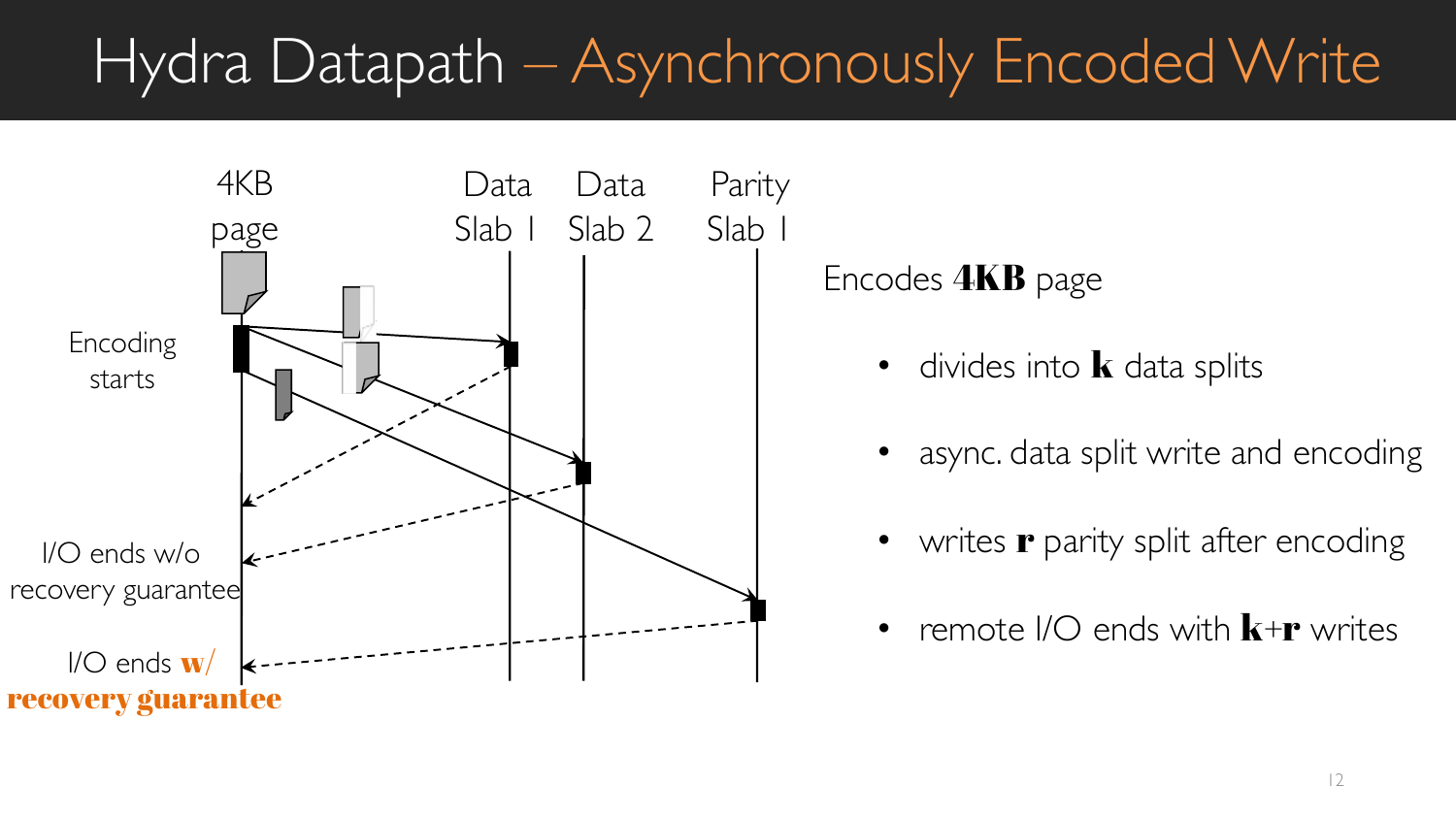### Hydra Datapath – Late-binding Read



 $k$  splits are enough to decode a page

- $\mathbf{k}+\mathbf{\Lambda}$  reads to avoid straggler
- decodes when  $\bf k$  splits arrives
- extra read avoids latency spike
- $\Delta = 1$  is often enough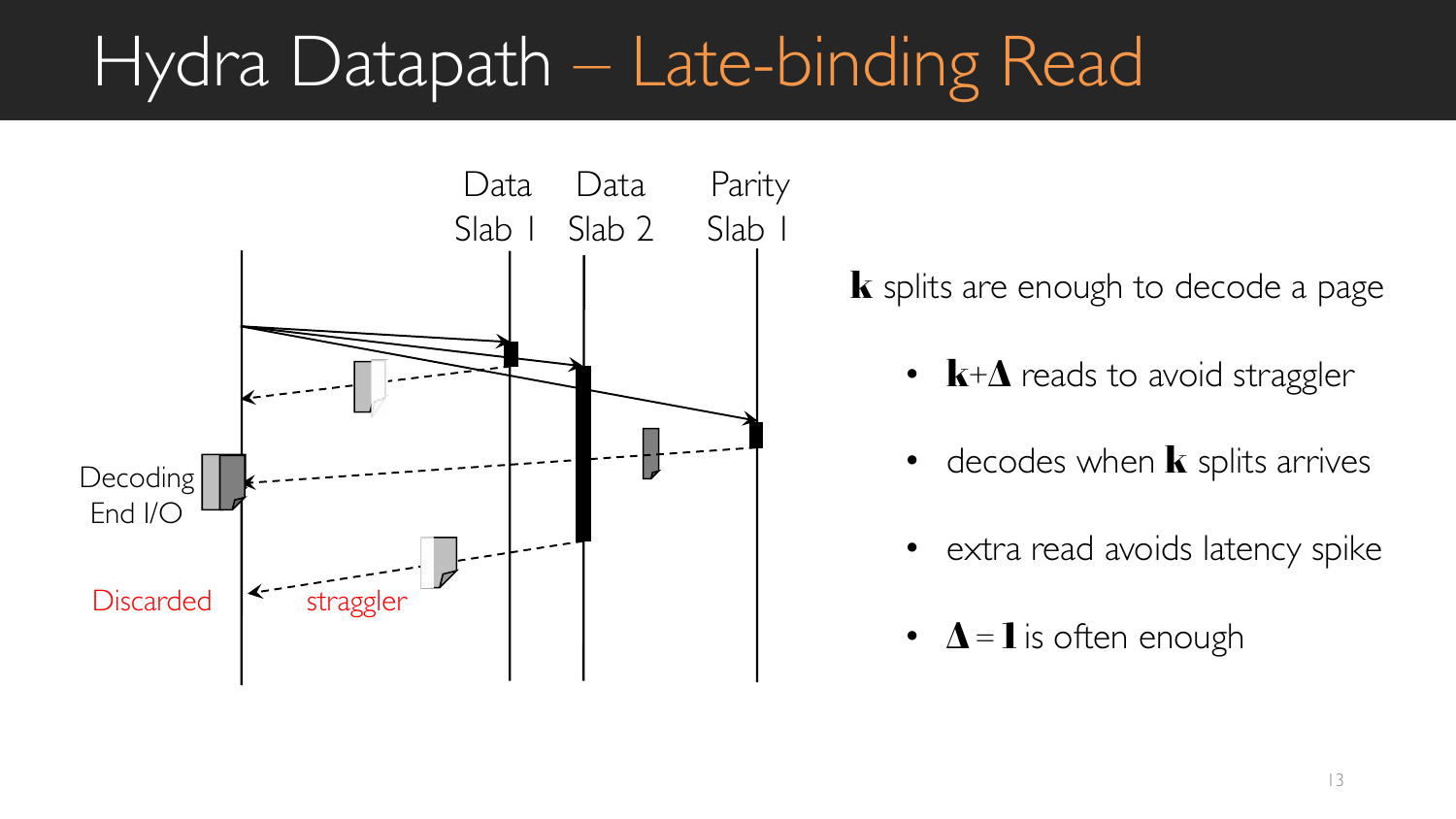# **Hydra**

**Asynchronous encoded write Late-binding resilient read Run-to-completion**

**In-place coding**

#### **Control Plane**

#### **CodingSets for high availability**

**Adaptive slab allocation**

**Decentralized eviction**

**Background slab regeneration**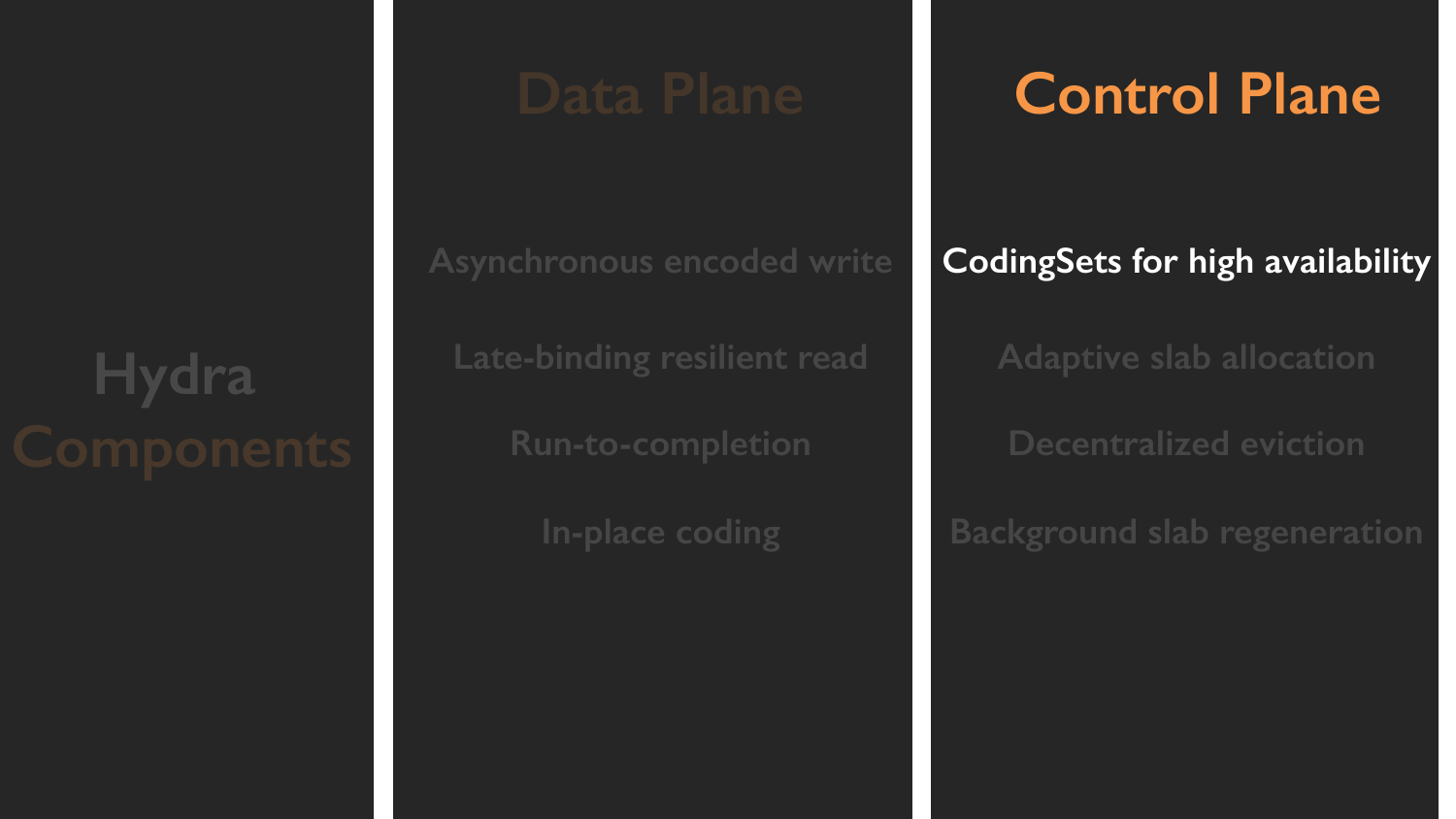## CodingSets for Load Balancing and Availability

Distribute  $\mathbf{k}+\mathbf{r}$  splits across N memory nodes w/ varied loads



pick  $\mathbf{k}+\mathbf{r}$  least loaded nodes

# …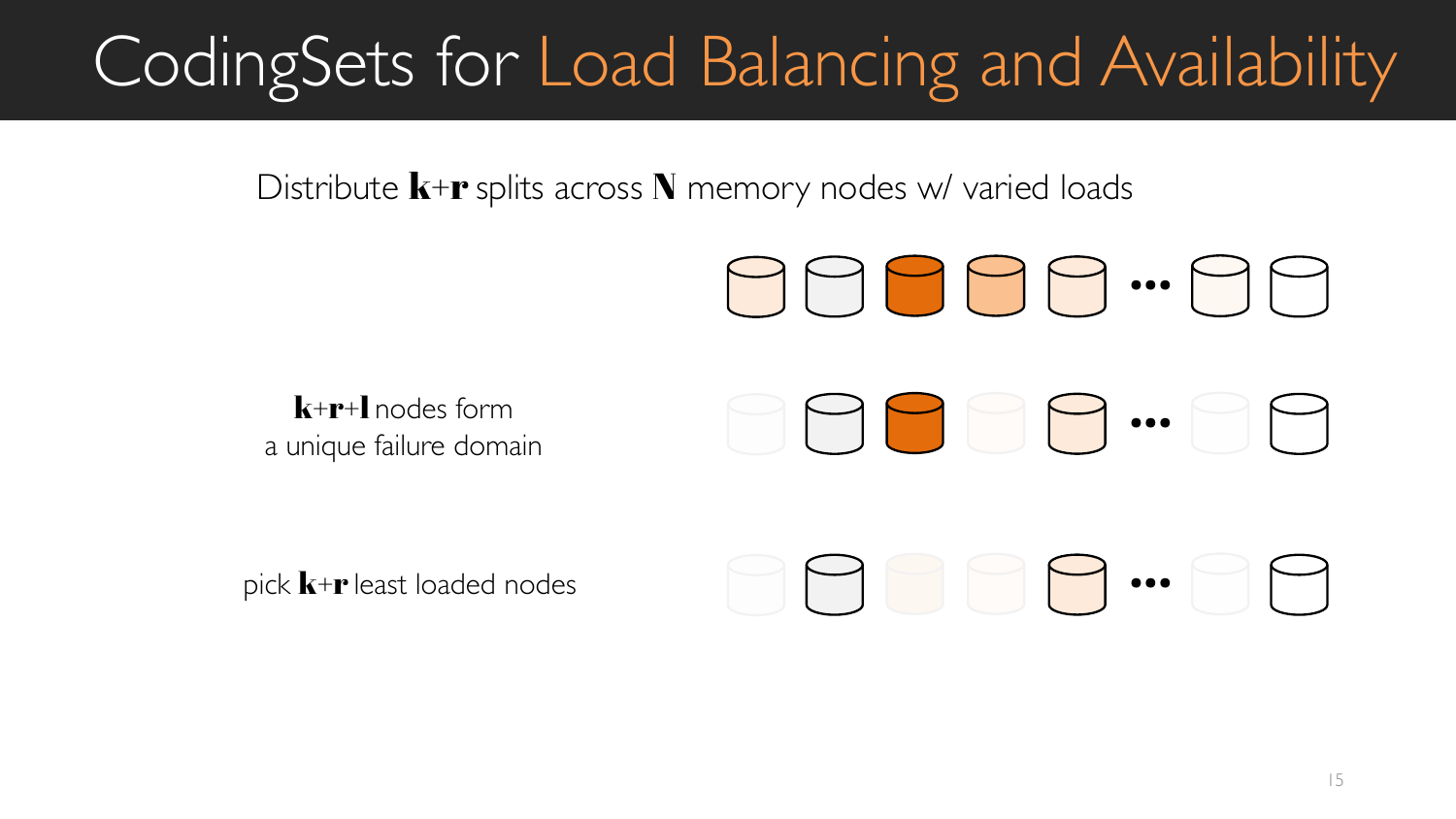# Evaluation

*Deploy and evaluate over a 50-machine cluster w/* 56 Gbps InfiniBand network

Memory Disaggregation Frameworks

*Disaggregated VMM:* Infiniswap, Leap

*Disaggregated VFS:* Remote Regions







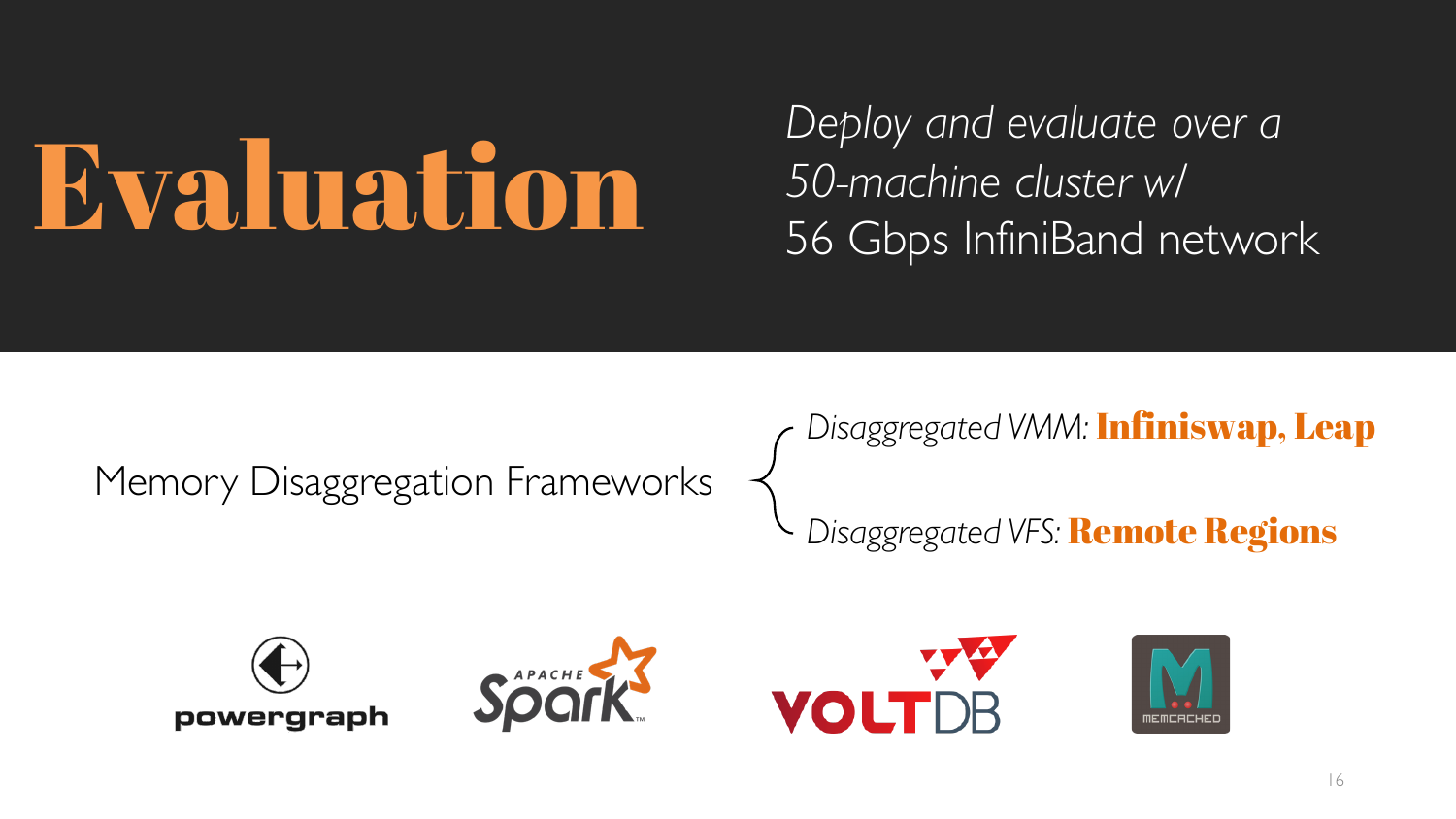# Perform Great During Uncertainties



**TPC-C on VoltDB**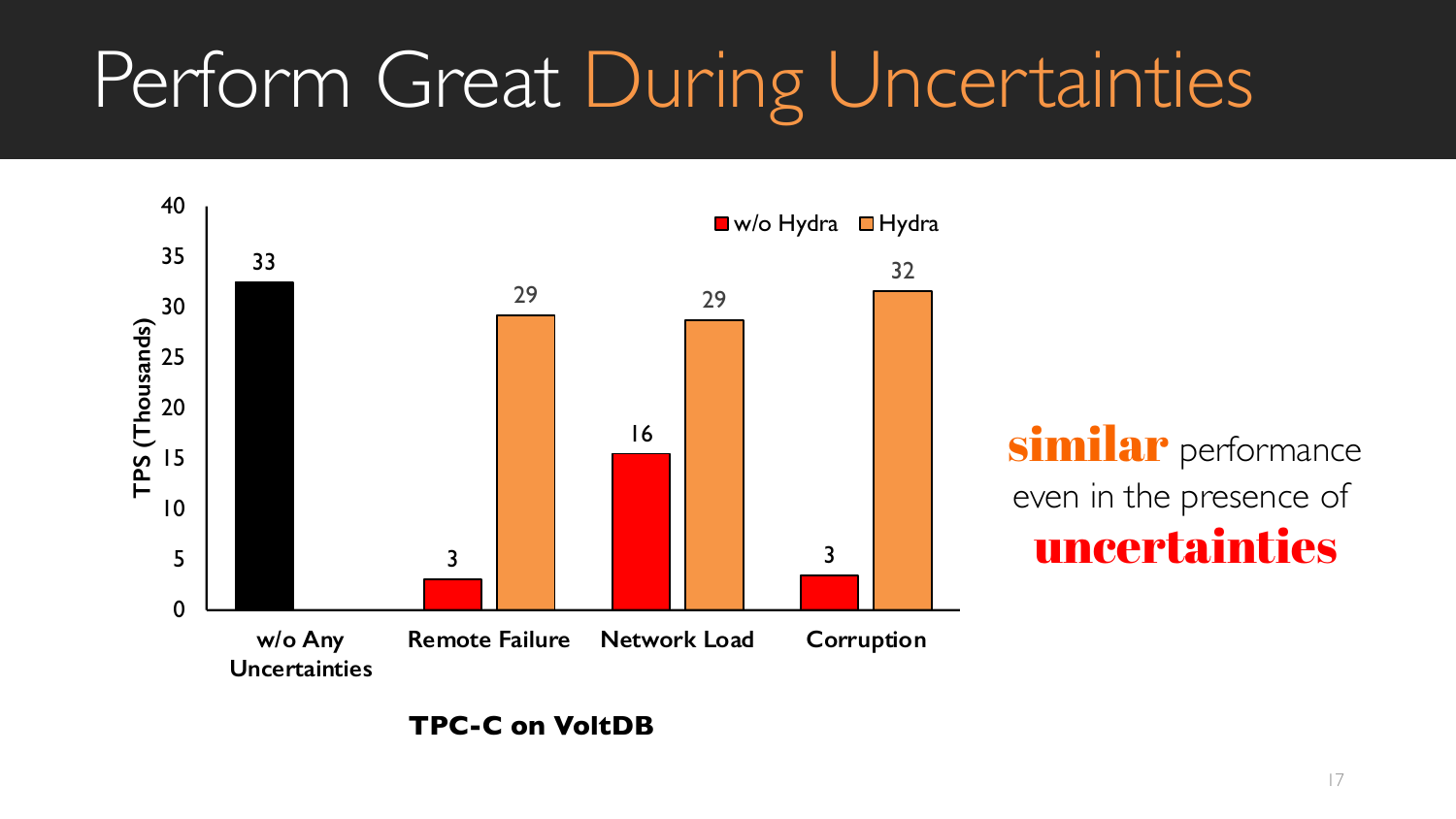#### Replication-like Performance at Lower Overhead



 $\approx 1$ X performance at  $1.6$ X lower memory overhead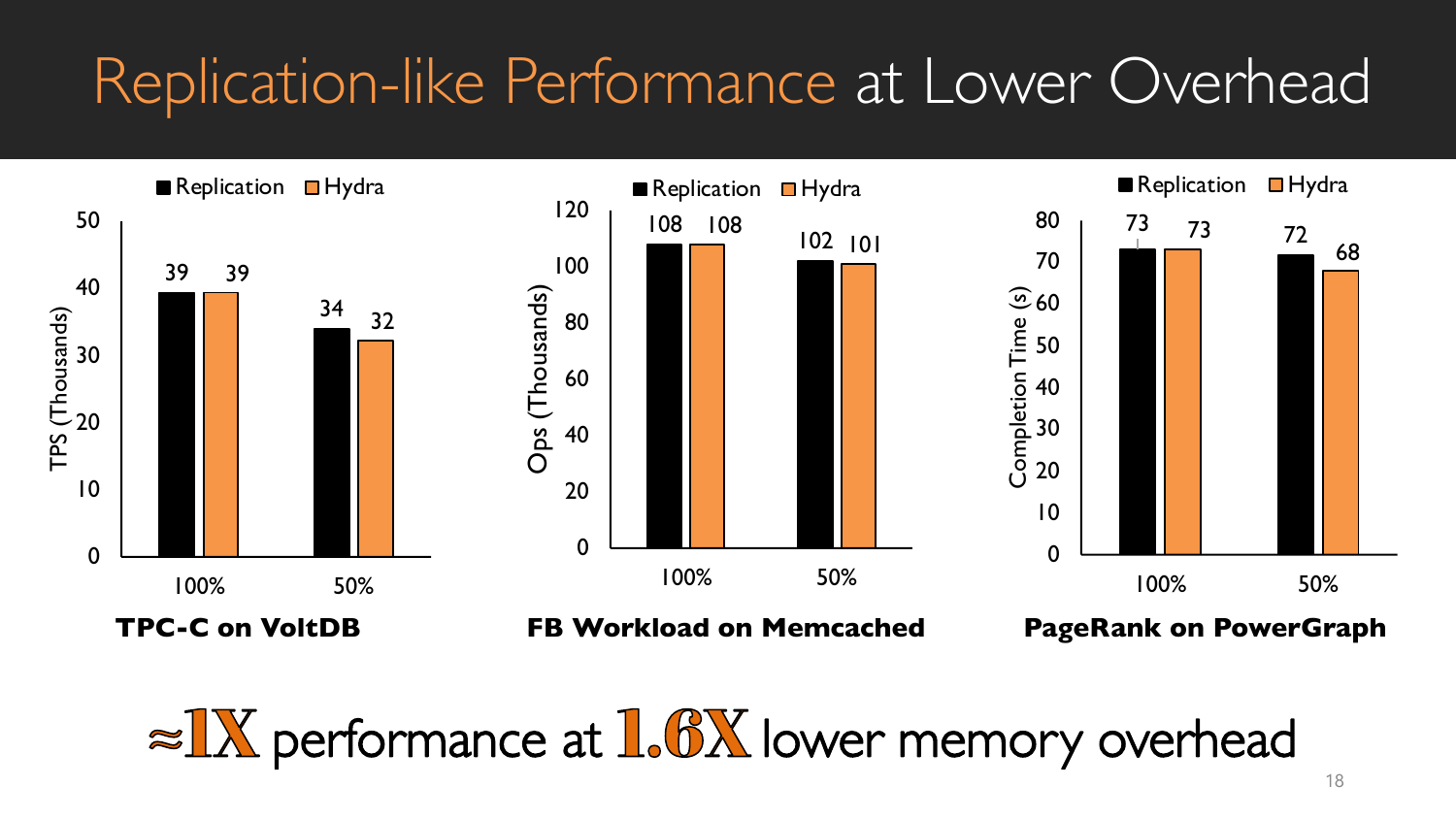#### Better Availability and Load Balancing w/ CodingSets



10X higher availability at 1.5X better load balancing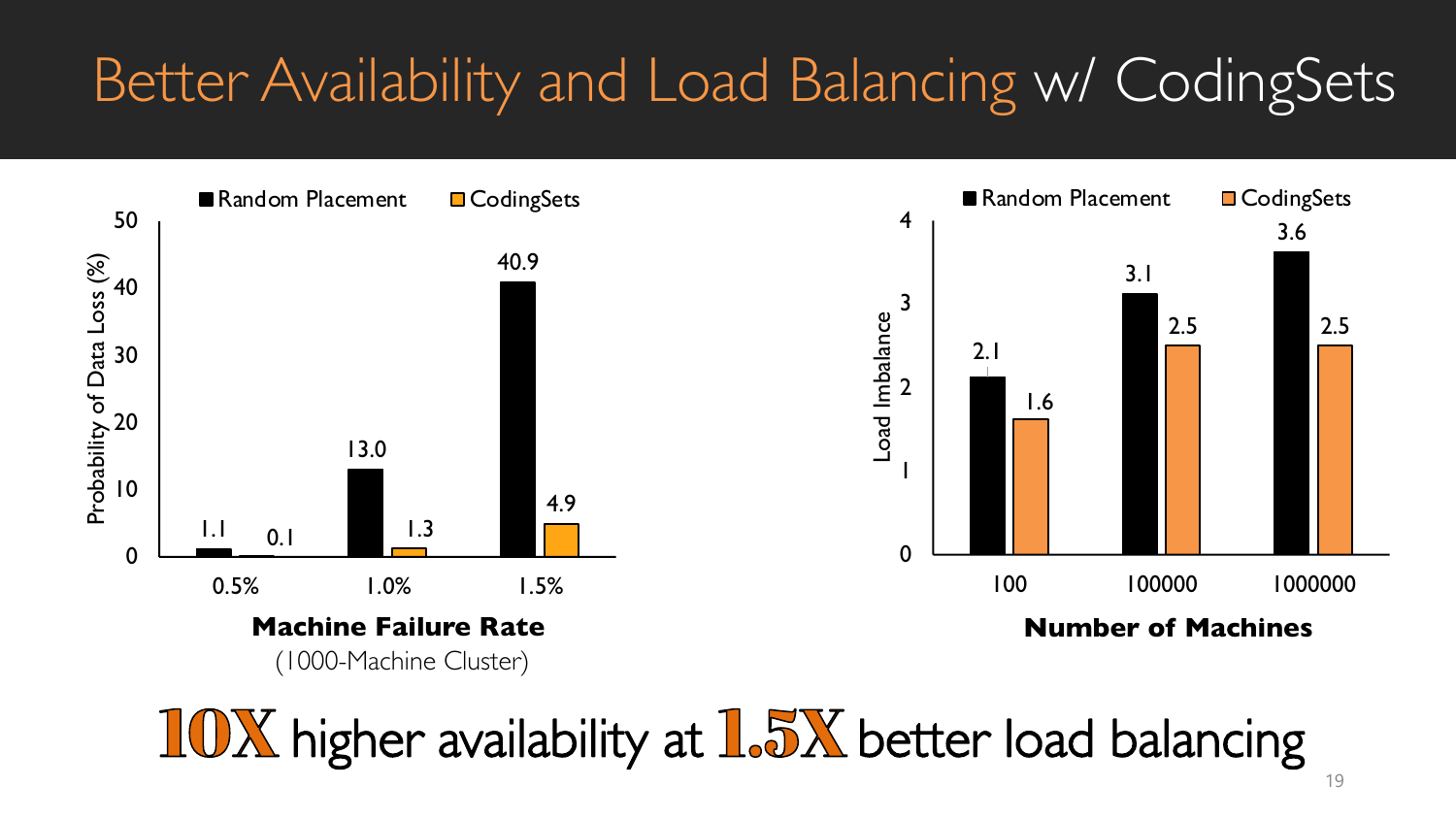### Performance Tradeoff w/ Hydra